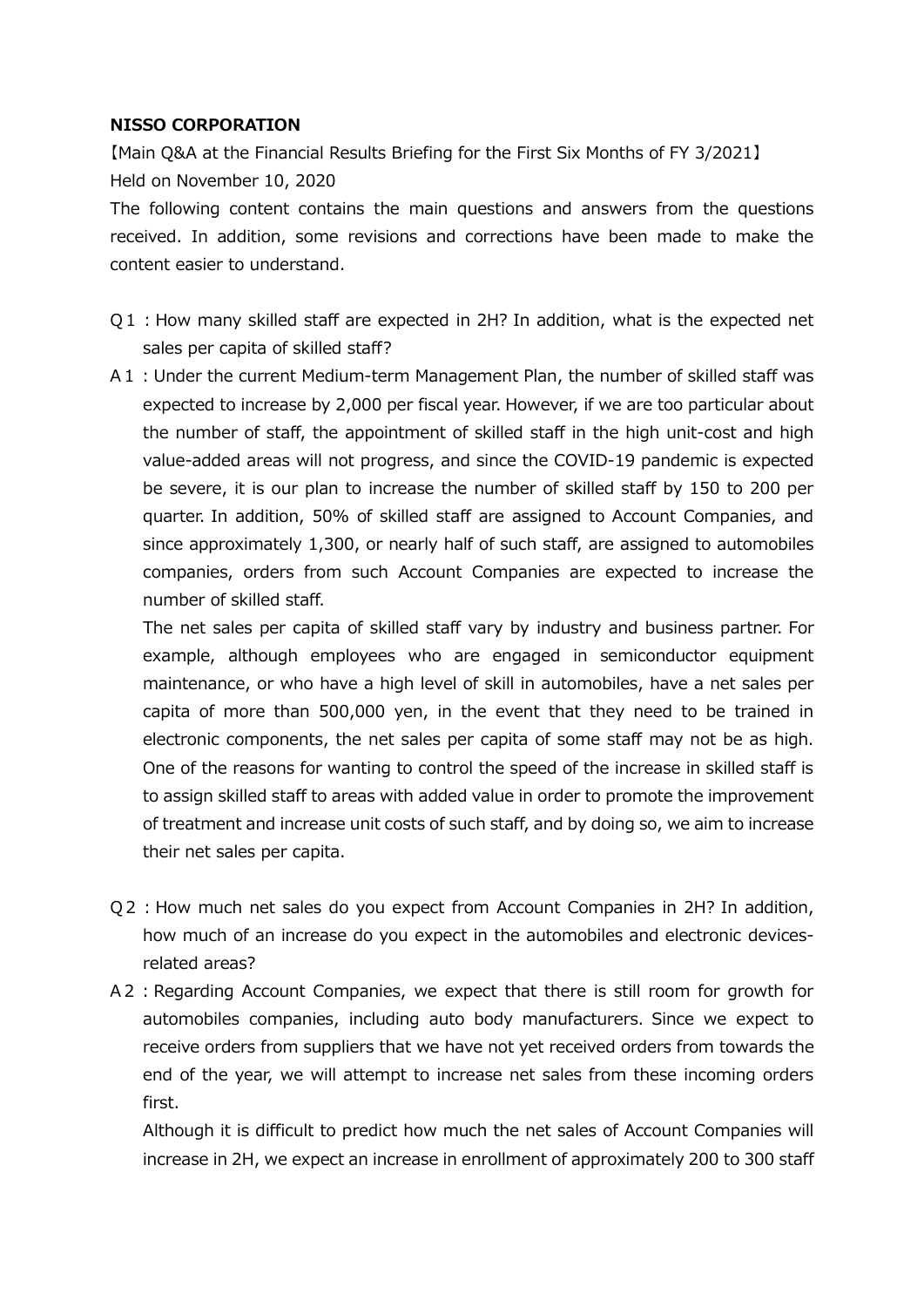in automobiles companies. In the semiconductor area of electronic components and electrical machinery companies, orders to NISSO will also fluctuate depending on whether or not those companies can supply parts planned for China, depending on the trends of the U.S.-China issues. In the event that the current situation remains unchanged, it is expected that the number of staff will increase by approximately 150. However, if it becomes possible for those companies to supply parts to China, the number of personnel for orders received will increase, so we expect the number of enrolled staff and net sales to also increase.

- Q3:Although it has been said that engineers will continue to be hired in 2H, how many are you thinking about hiring? In addition, are the costs of hiring such engineers included in the investments planned for 2H?
- A3:Although AI engineers working in cooperation with Cross Compass will be hired both mid-career and new, we are mainly planning to relocate the engineers who are currently working. In order to do so, since they will have to learn the basics of AI, we are planning on using costs for training rather than for hiring. This in-house engineer training is expected to be for approximately 30 engineers within the fiscal year. In the future, it will be the equipment maintenance personnel who operate the equipment that implements AI and human resources who provide feedback to the development of AI data that will increase the number of personnel in this field of AI, and we believe that these human resources can be relocated while training those who are currently working at NISSO. If such training progresses, although the number of engineers will also increase, the specific target number of such personnel has not yet been decided because it has just begun.

In addition, with regards to mid-career recruitment, since we anticipate that it will be difficult to recruit/hire such human resources in this field in Japan, we would like to prepare and coordinate the recruitment and hiring of overseas engineers with Cross Compass for the next fiscal year.

- Q4: What are your thoughts on specific areas regarding M&A?
- A4: In the human resources services category, we would like to conduct M&A centering on companies that have the expertise that NISSO does not have in the reorganization of the human resources services industry for manufacturing, or with companies that have clients that we have not yet been able to do business with. Another would also be in the human resources services category, and the M&A of a company that uses current technology for recruitment and matching would also be a candidate.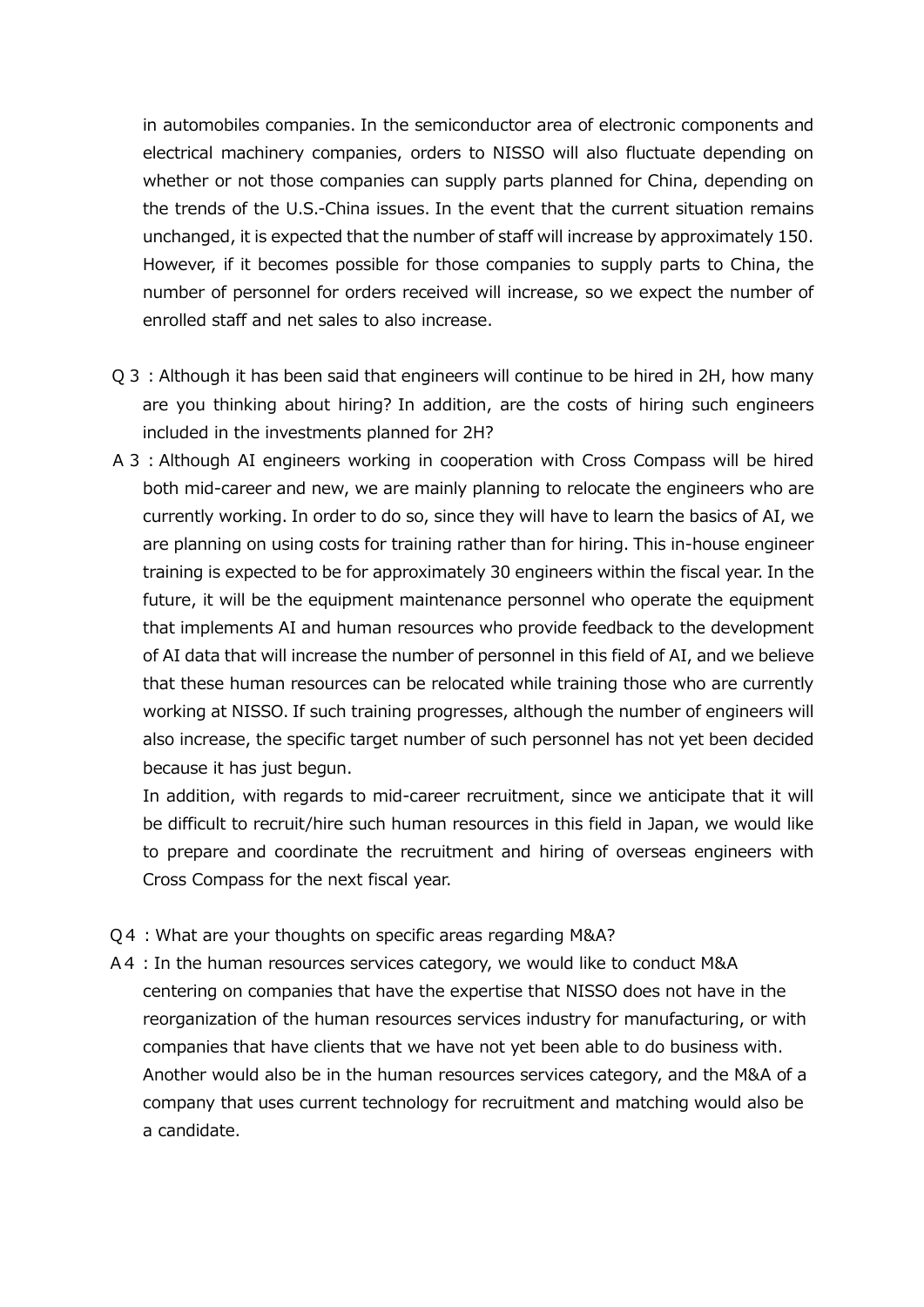- Q5:Please tell us about the platform for the manufacturing industry in collaboration with Cross Compass.
- A5:Until now, Cross Compass has been a company that, in response to client requests, looks at factories, provides consulting on quality and productivity issues, develops AI to solve such issues, and implements them in production equipment/ facilities. NISSO plans to develop human resources who can understand and execute what kind of AI implementation will lead to the improvement of client productivity and quality by first identifying on-site issues at contracting sites and discussing them with clients and Cross Compass. In addition, since Cross Compass has a structure to easily develop AI, we believe that we can play a role in the area of system development that can be done even if it is not so high level, and we are planning to propose it to companies as a solution that combines our human resources with conventional Cross Compass services.
- Q6: How do you see the business environment, such as the demand for external human resources, from the next fiscal year onwards?
- A6: In the manufacturing industry, which is our area of business, although it is unlikely that AI or robots will suddenly be able to perform work tasks in the next year or so, since manufacturers are aware of chronic labor shortages, we assume that these technologies will eventually proceed. A state-of-the-art semiconductor factory of NISSO's client can be used as reference; the work of the few employees there is centered on equipment maintenance, rather than work that is usually performed by operators. Although we assume that such changes in factories will spread in the area of electronic devices first, if this happens, one of the answers to how to increase the value of operators will be AI, and we will develop human resources who are able to handle or maintain devices/equipment that implement AI. Although NISSO will promote the development of such human resources, if the speed of change of our clients increases and we are not able to develop the necessary human resources as needed by such clients, our growth will be limited. However, if clients gradually change as we expect them to, since we will have some time to develop such human resources, we expect to be able to achieve the same kind of growth as before.
- Q7: Although the number of enrolled staff decreased in 1Q and 2Q, what is the status regarding contract terminations and new orders received? In addition, what will the situation be like in 2H?
- A7: In 10, the number of new order personnel rarely exceeded the number of personnel at sites that ended, and our basic response for clients that needed